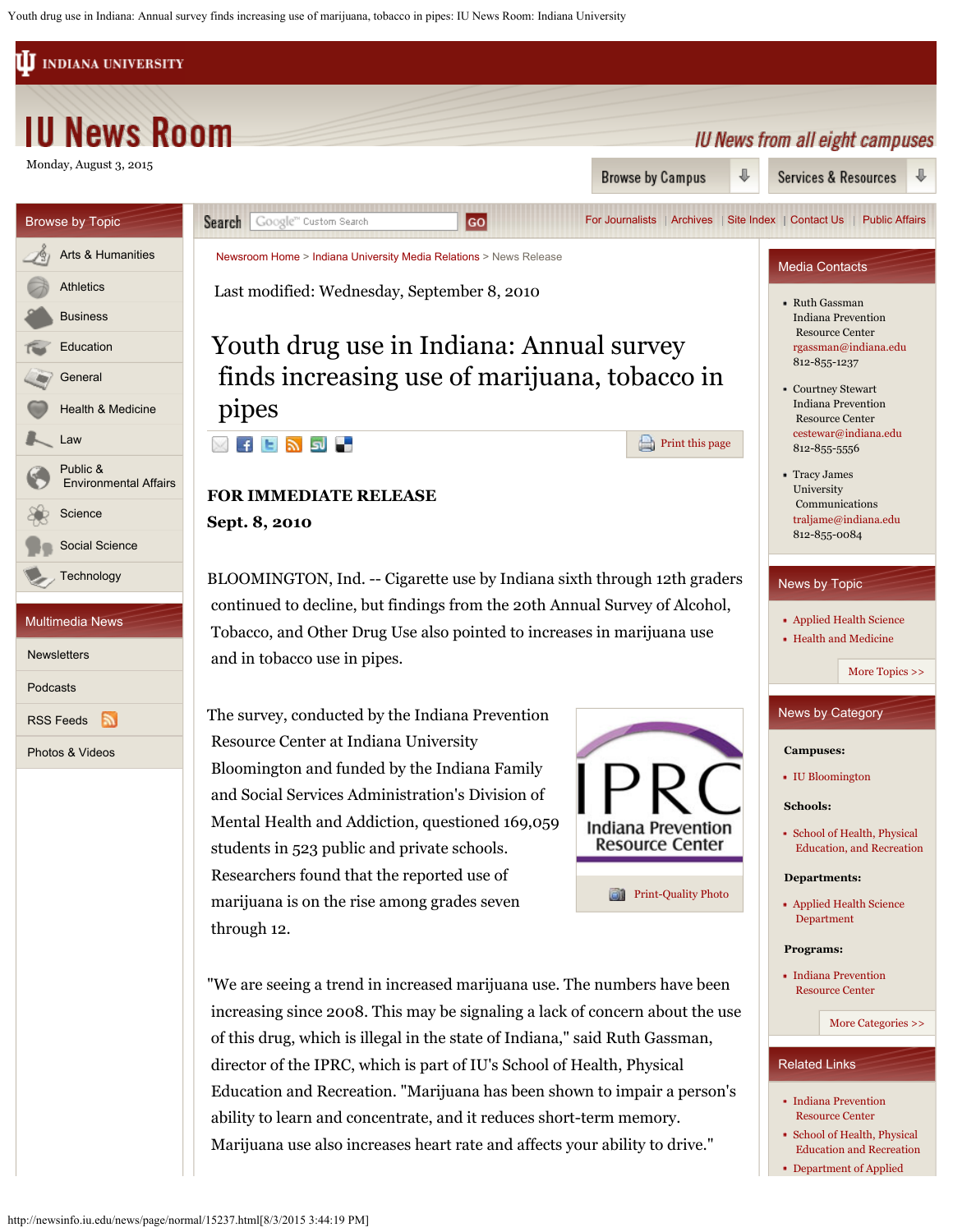

**Tobacco: Lifetime use of cigarettes drops, lifetime use in pipes increases**

The survey showed that lifetime use of cigarettes by sixth through 12th graders has decreased since 2009. The largest decrease was found among 12th graders, who

registered a drop of 3.2 percentage points from last year.

"This is good news for Indiana as it shows that tobacco prevention efforts in our state including those by the Indiana Tobacco Prevention and Cessation Agency (ITPC) and the Tobacco Retailer Inspection Program (TRIP) are working," Gassman said.

An upward trend in monthly and lifetime use of tobacco in pipes was found among youth in grades six through 12. Notable increases include an increase from 2.5 percent in 2006 to 5.2 percent in 2010 for monthly use and an increase from 6.0 percent in 2006 to 11.1 percent in 2010 for lifetime use.

"It's important that states monitor various forms of tobacco intake because pipe use likely is not just a trend in Indiana," Gassman said. "It should be monitored due to the risk of serious health consequences such as the potential to develop heart and

|      | 2009 | 2010 | Change |
|------|------|------|--------|
| 6th  | 8.9  | 8.1  | $-0.8$ |
| 7th  | 16.1 | 13.9 | $-2.2$ |
| 8th  | 25.0 | 22.4 | $-2.6$ |
| 9th  | 31.1 | 28.6 | $-2.5$ |
| 10th | 37.6 | 34.8 | $-2.8$ |
| 11th | 42.0 | 39.8 | $-2.2$ |
| 12th | 46.9 | 43.7 | $-3.2$ |

gum disease as well as lung cancer."

Tobacco companies continually market and develop new products, which should be carefully monitored in order to detect trends among adolescents. Gassman said this information can be used to inform prevention programs.

## **Access to gateway drugs matters**

Another important finding from the survey shows that youth perceptions of easy access to alcohol, cigarettes and marijuana -- also known as gateway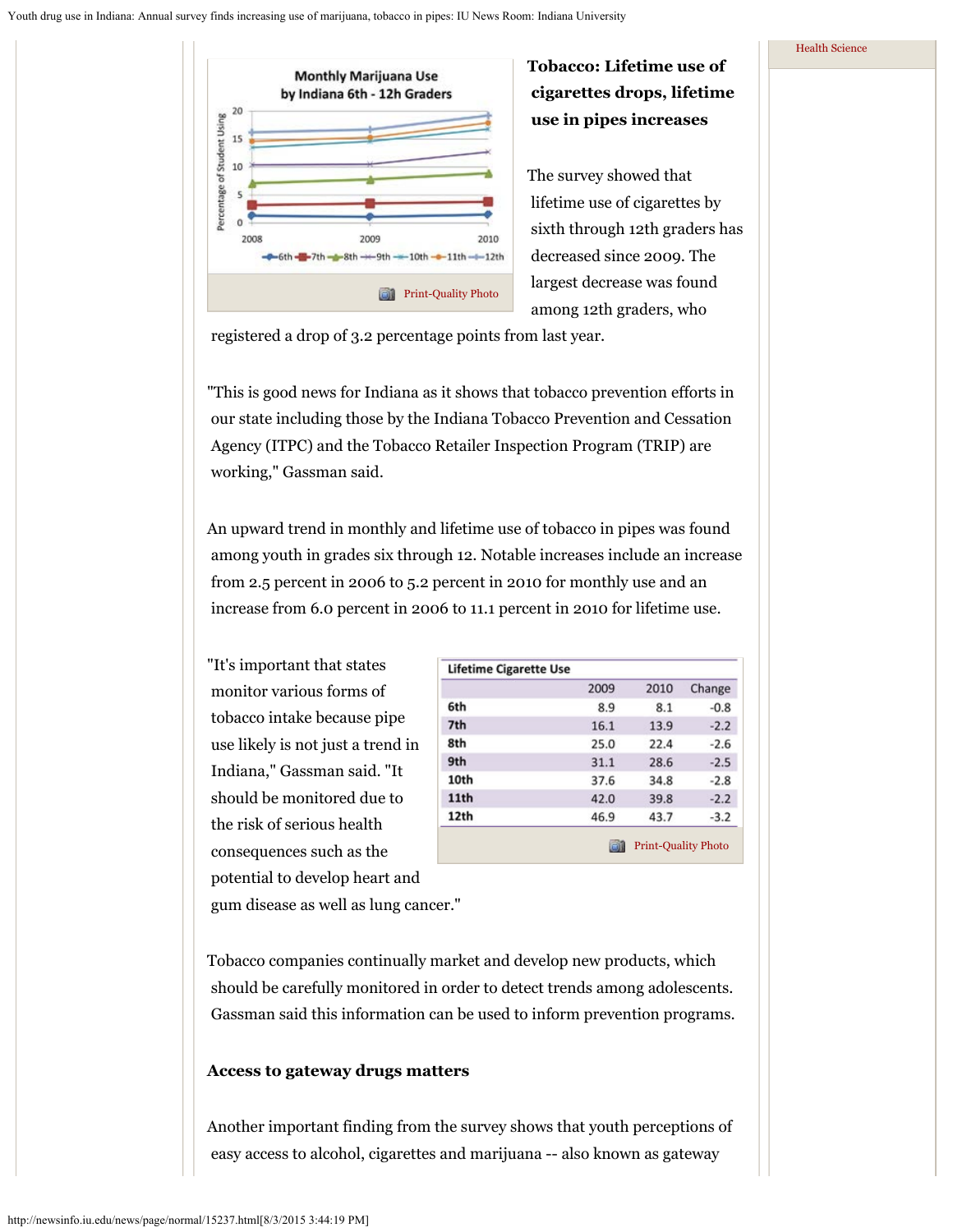

"Adults and family members can do a lot to prevent youth from accessing these drugs," Gassman said. "If alcohol and cigarettes are present in the home, these need to be kept away from youth. The number one way that parents or adults in a household can prevent

 alcohol, tobacco and marijuana use by children and adolescents is to not use it themselves."

drugs or drugs of first use -- are associated with an increase in their monthly

The IPRC makes the survey results available to local and state agencies for use in planning prevention initiatives with respect to alcohol, tobacco and other drugs (ATOD) and gambling behaviors.

"Our survey data provides communities with valuable prevention program planning tools. Annual survey results are vital for funding community prevention initiatives due to private and federal grant data requirements" Gassman said.

The full report is available online at: [http://www.drugs.indiana.edu/publications/survey/indianaSurvey\\_2010.pdf](http://www.drugs.indiana.edu/publications/survey/indianaSurvey_2010.pdf).

Gassman can be reached at 812-855-1237 or [rgassman@indiana.edu](mailto:rgassman@indiana.edu).

## **About the IPRC**

The IPRC is operated by the School of HPER and its Department of Applied Health Science. It also is affiliated with the Department of Applied Health Sciences Institute for Drug Abuse Prevention. The IPRC is funded, in part, by the Indiana Family and Social Services Administration, Division of Mental Health and Addiction, and financially supported through the HHS /Substance Abuse Mental Health Services Administration, Center for Substance Abuse Prevention, Substance Abuse Prevention and Treatment Block Grant.